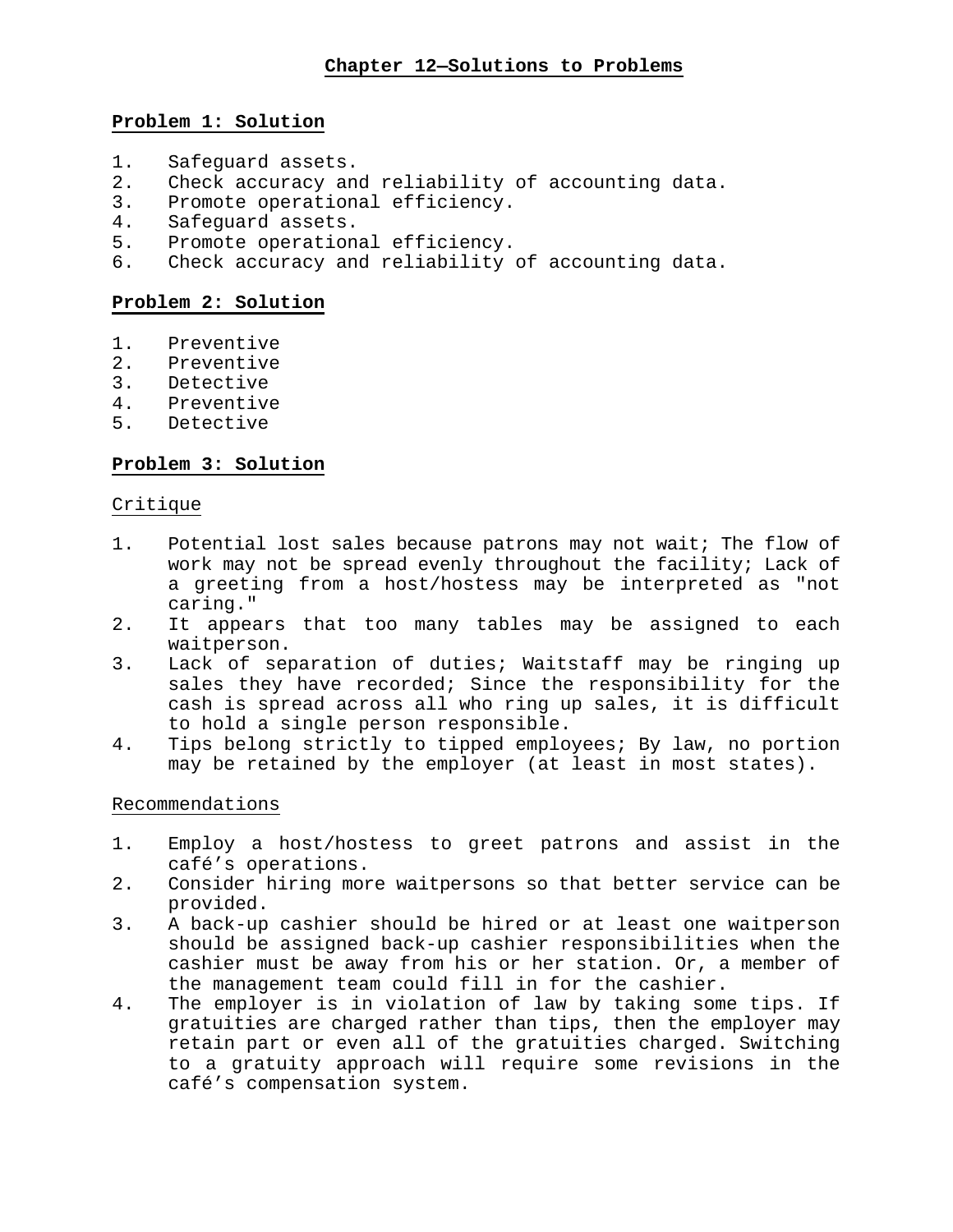### **Chapter 12—Solutions to Problems**

### **Problem 4: Solution**

| 1. | Preventive/Detective | Accounting/Administrative |
|----|----------------------|---------------------------|
|    | Preventive           | Accounting                |
| 2  | Preventive           | Accounting                |
| 3  | Detective            | Accounting                |
| 4  | Preventive           | Accounting                |
| 5  | Detective            | Administrative            |
| 6  | Preventive           | Accounting                |
|    | Detective            | Accounting                |
| 8  | Preventive           | Administrative            |
| 9  | Detective            | Accounting                |
| 10 | Preventive           | Accounting                |

2. All detective controls have a preventive aspect if the employees realize the detective control is in place. For example, if employees *know* the external auditor will conduct a surprise cash audit (#3), they may be more careful in handling cash.

### **Problem 5: Solution**

# Preventive/Detective Accounting/Administrative<br>Preventive Accounting 1 Preventive<br>2 Detective 2 Detective Detective Accounting<br>3 Preventive Administrat 3 Preventive Roministrative<br>4 Detective Recounting 4 Detective Detective Accounting<br>5 Preventive Accounting 5 Preventive Recounting<br>6 Preventive Accounting 6 Preventive Accounting 7 Preventive Preventive Administrative<br>8 Preventive Accounting Preventive

### **Problem 6: Solution**

- 1. Sunrise Corporation (Internal)
- 2. Green and White (External)
- 3. Sunrise Corporation (internal)
- 4. Green and White (External)
- 5. Sunrise Corporation (Internal)
- 6. Green and White (External)
- 7. Sunrise Corporation (Internal)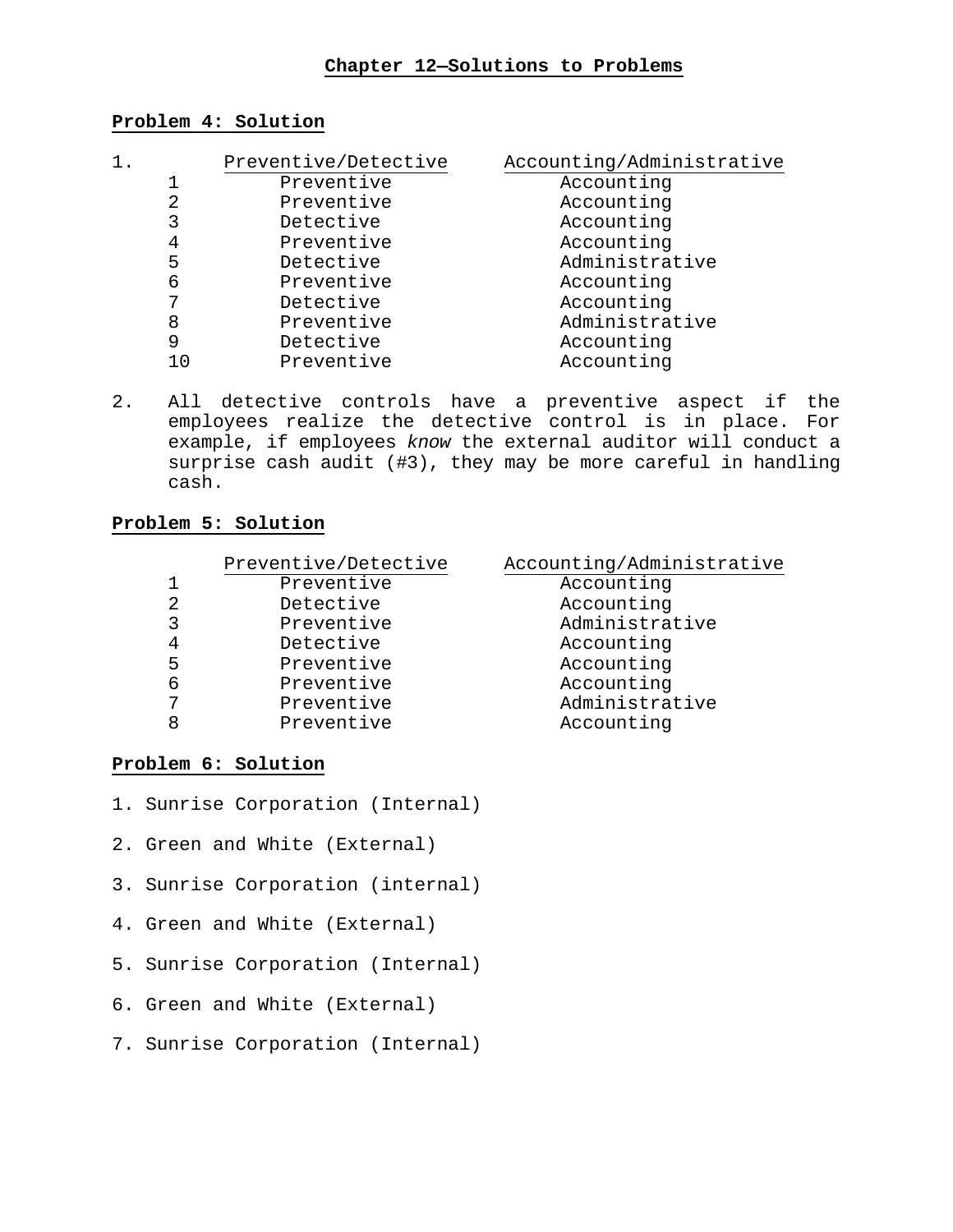### **Problem 7: Solution**

- 1. Several deficiencies include the following:
	- Lack of segregation of duties: Bookkeeper is handling cash as well as accounts receivable. The bookkeeper who is responsible for the receipts is preparing the bank reconciliation.
	- Auditor lacks persistence required of individuals performing independent checks.
	- There is apparently no fidelity bond coverage.
- 2. Suggestions to improve the system include the following:
	- The tasks of accounting for receivables and handling cash receipts should be segregated.
	- The person responsible for cash receipts should not be preparing the bank reconciliation.
	- Auditors should be better trained and instructed as to their responsibility to detect fraud.
	- At a minimum, fidelity bond coverage should be obtained on all personnel in positions of trust.

## **Problem 8: Solution**

| $1$ . | Petty Cash Reconciliation         |         |         |
|-------|-----------------------------------|---------|---------|
|       | Cash Balance @ $8/15$             |         | \$25.00 |
|       | Less:                             |         |         |
|       | Postage                           | \$15.00 |         |
|       | Fuel for Lawn Mower               | 10.50   |         |
|       | Contribution to Boy Scouts        | 25.00   |         |
|       | Postage due for Supplies Delivery | 8.20    |         |
|       | Taxi                              | 12.50   |         |
|       | Ink Pens                          | 8.60    |         |
|       | Freight on Equipment Delivery     | 32.80   |         |
|       | Donuts for Office Staff           | 9.50    | 122.10  |
|       | Total                             |         | 147.10  |
|       | Book Balance @ $8/15$             |         | 150.00  |
|       | Cash Shortage                     |         |         |

- 2. Recommendation: The disbursements from the petty cash funds should be supported by cash register tapes, invoices, or other documents. In addition, the money going into or out of the petty cash fund should be counted more carefully and regular monitoring should occur on more frequent intervals, such as weekly or daily.
- 3. Journal Entry Various Expense Accounts  $$125.00$ <br>Cash  $\cosh$  \$125.00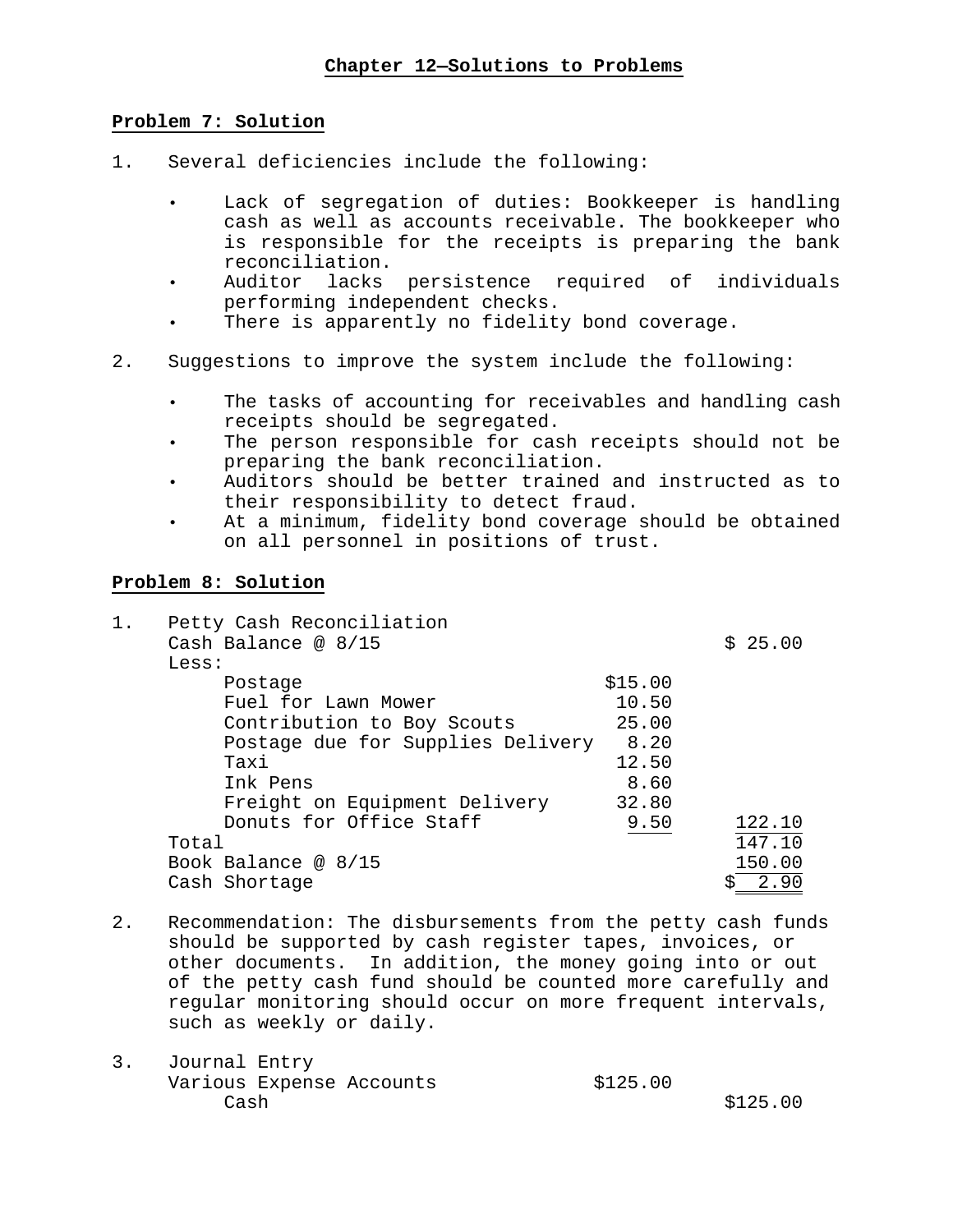# **Chapter 12—Solutions to Problems**

# **Problem 9: Solution**

|       | Bank balance 1/31/X2     |          |            | \$13,424.15 |
|-------|--------------------------|----------|------------|-------------|
| Less: | Outstanding checks:      |          |            |             |
|       | $Chk.$ #                 | Amount   |            |             |
|       | 1059                     | \$246.81 |            |             |
|       | 1072                     | 2,621.00 |            |             |
|       | 1073                     | 349.06   |            |             |
|       | 1074                     | 15.92    |            |             |
|       | 1075                     | 1,123.46 |            |             |
|       | 1076                     | 998.43   |            | (5, 354.68) |
| Add:  | Service charge           |          | $$32.46^1$ |             |
|       | Insufficient funds check |          | 168.24     |             |
|       | Deposit in transit       |          | 2,149.83   | 2,350.53    |
|       | Book balance 1/31/X2     |          |            | \$10,420.00 |

<sup>1</sup>This amount will be recorded as expense in February 20X2.

# **Problem 10: Solution**

| $1$ .<br>2.<br>3.                                                                                                                    | $28.71$ $8*$<br>$27.49$ $\degree$ $\degree$ $\degree$<br>$30.41$ $8***$ |  |                                                              |             |  |                                                                                                               |                                                                                                          |  |                                                                                                    |
|--------------------------------------------------------------------------------------------------------------------------------------|-------------------------------------------------------------------------|--|--------------------------------------------------------------|-------------|--|---------------------------------------------------------------------------------------------------------------|----------------------------------------------------------------------------------------------------------|--|----------------------------------------------------------------------------------------------------|
| Sales:                                                                                                                               | \$4.95                                                                  |  | $\times$ 50 = \$<br>$$4.45 \times 100$<br>$$3.95 \times 150$ | $=$ $\zeta$ |  | 247.50<br>445.00<br>$=$ \$ 592.50<br>$$4.95 \times 80 = $396.00$<br>$$2.95 \times 40 = $118.00$<br>\$1,799.00 | Cost of Sales:<br>$$1.40 \times 100 =$<br>$$0.95 \times 150$<br>$$1.70$ $\times$ 80<br>$$0.45 \times 40$ |  | $$1.60 \times 50 = $80.00$<br>\$140.00<br>$=$ \$142.50<br>$=$ \$136.00<br>$=$ \$ 18.00<br>\$516.50 |
| $^{*}$ [(1.6 + 1.4 + 0.95 + 1.7 + 0.45)/5] ÷ [(4.95 + 4.45 + 3.95 + 4.95<br>$+ 2.95)/5$ ] = 28.71%                                   |                                                                         |  |                                                              |             |  |                                                                                                               |                                                                                                          |  |                                                                                                    |
| $^*$ [(1.6/4.95) × 0.2] + [(1.4/4.45) × 0.2] + [(0.95/3.95) × 0.2] +<br>$[(1.7/4.95) \times 0.2] + [(0.45/2.95) \times 0.2] = 27.49$ |                                                                         |  |                                                              |             |  |                                                                                                               |                                                                                                          |  |                                                                                                    |

\*\*\*547/1,799 =  $\frac{30.41\%}{20.21\%}$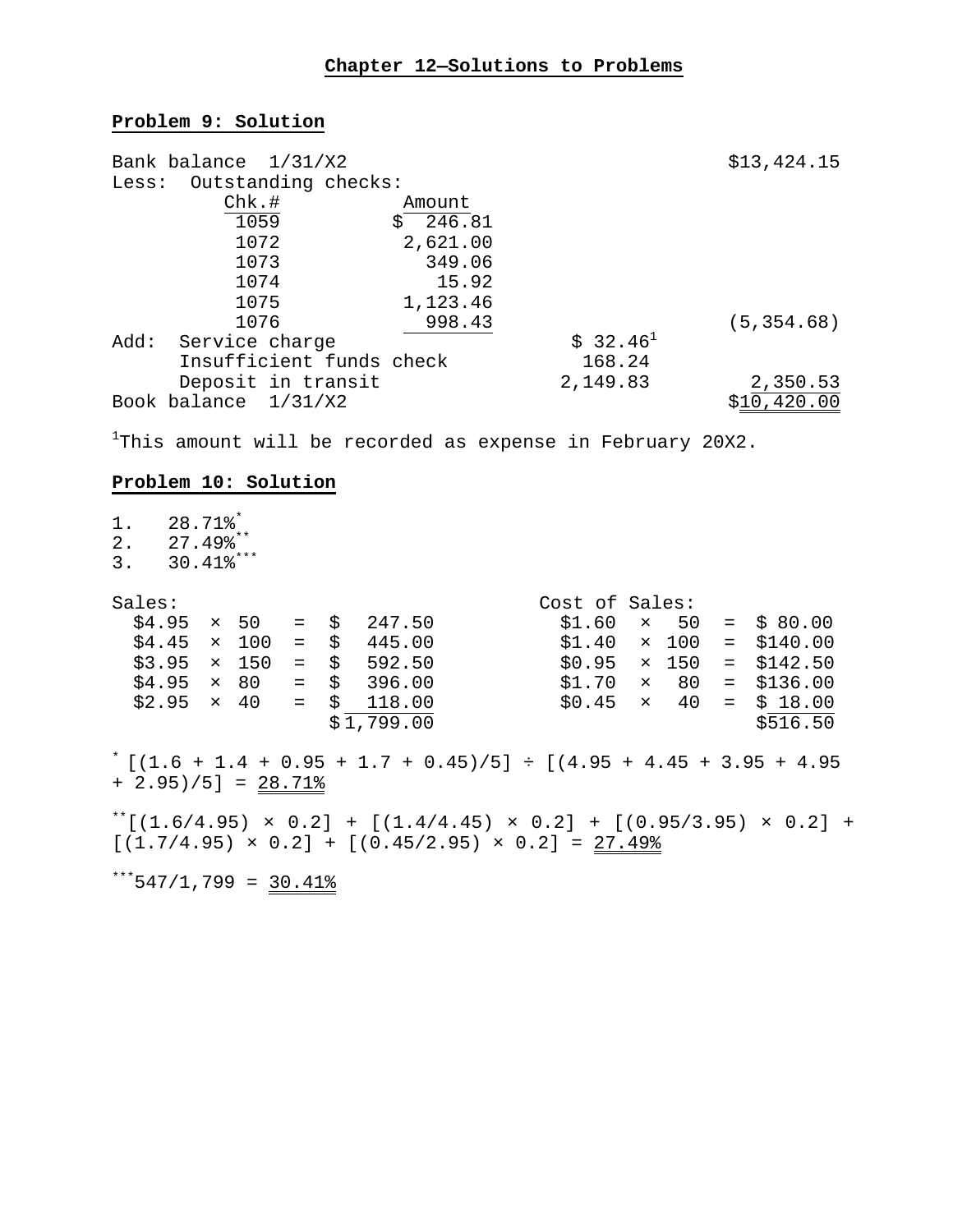### **Chapter 12—Solutions to Problems**

### **Problem 11: Solution**

| Bank balance-December 31, 20X1             |         |          | \$7,432.00   |
|--------------------------------------------|---------|----------|--------------|
| Less: Outstanding checks:                  | $CK.$ # | Amount   |              |
|                                            | 8923    | \$100.10 |              |
|                                            | 8936    | 248.15   |              |
|                                            | 9164    | 384.21   |              |
|                                            | 9173    | 439.42   |              |
|                                            | 9190    | 526.14   |              |
|                                            | 9191    | 422.15   |              |
|                                            | 9192    | 67.42    | \$(2,187.59) |
| Add: Deposit in transit                    |         |          | 1,221.75     |
| Add: Insufficient funds check redeposited  |         |          | 57.18        |
| General checking account balance--12/31/X1 |         |          | 6,523.34     |

### **Problem 12: Solution**

1. How to split Harris's duties between two people:

|           | Employee A               | Employee B                  |  |  |
|-----------|--------------------------|-----------------------------|--|--|
|           | (a) handle cash receipts |                             |  |  |
|           | (b) prepare all checks   | distribute all checks       |  |  |
| $(c)$ --- |                          | sign checks in              |  |  |
|           |                          | owner's/manager's absence   |  |  |
| (d)       |                          | prepare bank reconciliation |  |  |
| (e)       |                          | handle accounts receivable  |  |  |

- 2. The owner/manager should:
	- 1) Distribute all payroll checks.<br>2) Prepare the bank reconciliatio
	-
	- 2) Prepare the bank reconciliation.<br>3) Sign all checks. (Do not have ch Sign all checks. (Do not have checks signed during absences except in extremely rare circumstances.)

### **Problem 13: Solution**

Internal control can be strengthened as follows:

- Use individual registration cards, and check identification as necessary.
- Provide receipts to all departing guests.
- Determine the planned departure date when a guest checks in, and note this on the registration card.
- Ask how guests plan to pay the hotel bill, and note this on the registration card. If cash is to be used, offer to take cash at registration.
- Have standard follow-up procedures for "skippers."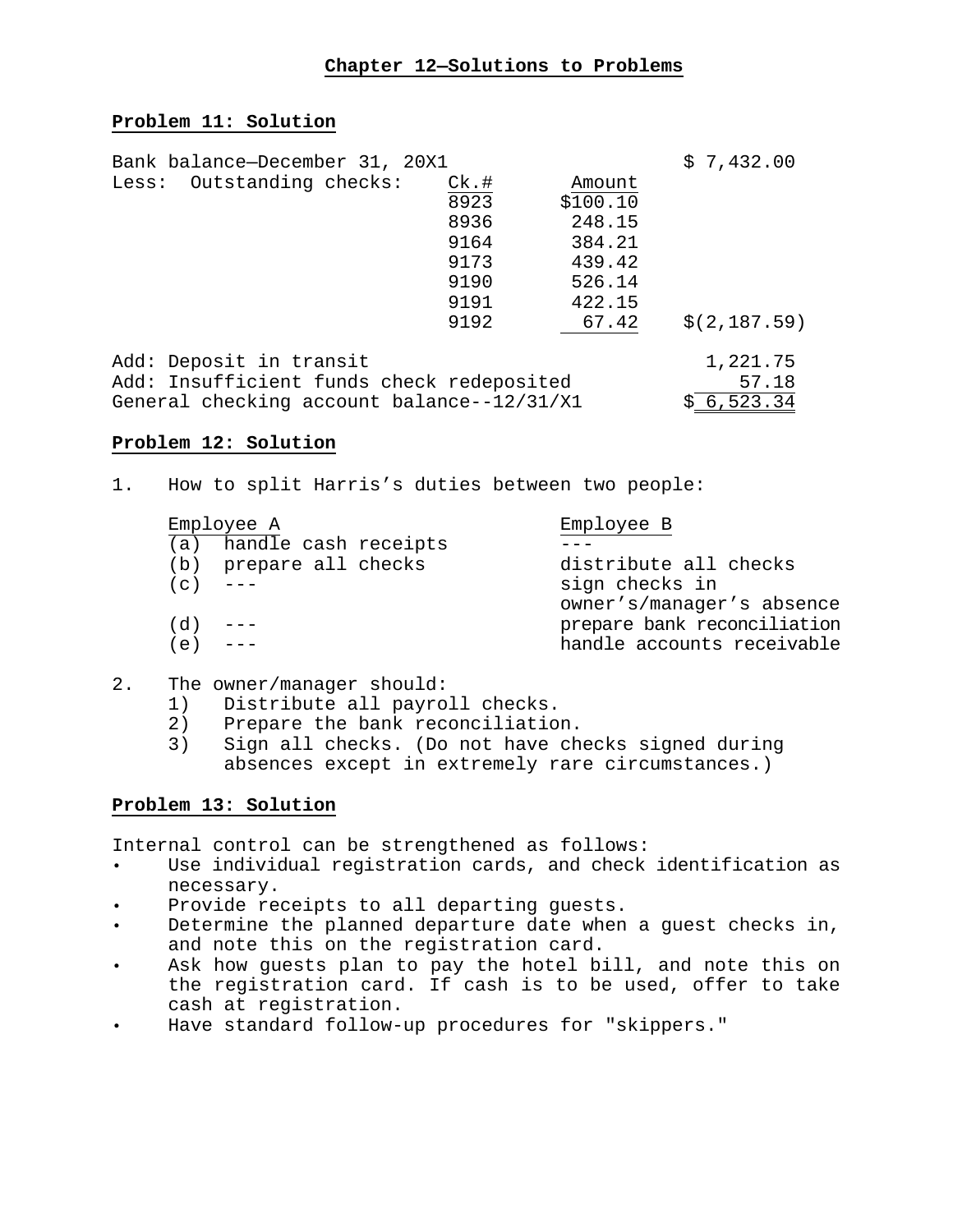### **Problem 14: Solution**

The action and proposal by Gerald Reeves may have serious ethical implications. It is clear Reeves has selected his best maintenance worker for his high quality of work. However, labeling this maintenance worker as the best can result in tension at the workplace amongst other maintenance employees if they know about the situation. In addition, if the best maintenance employee does not perform to standards on Reeves's house, the general manager may show negative emotions towards the maintenance worker he once perceived as the best. The final ethical implication is the issue of money. Reeves has offered to pay the employee equal to his wages at the hotel. Is this fair compensation for work performed on a personal home, or is this a far cheaper deal for Reeves?

Due to the above, Reeves should avoid employing the hotel's personnel for personal services.

## **Problem 15: Solution**

- 1. Weaknesses in internal control include the following:
	- Lack of segregation of duties: The payroll supervisor should not be reconciling the payroll account if he is<br>signing payroll checks. People with accounting signing payroll responsibilities ideally should not be handling cash or signing checks.
	- Blank checks should not be signed in advance.
- 2. The theft could have been prevented as follows:
	- Not providing the payroll supervisor with signed checks.
	- Having someone other than the payroll supervisor reconcile the payroll account. This would not allow the cover-up.

### **Problem 16: Solution**

The suggestion by Ryan Quick for Carrie to perform numerous payroll functions does not take into consideration the need for internal controls to maintain accuracy. Carrie may continue to recheck the hours worked by employees as a form of confirming the precision of reported hours worked by other associates. Carrie may also continue to prepare the payroll accounts. If she maintains this task, Carrie should no longer sign the checks. This task could be transferred to the hotel's controller or even the general manager. Carrie should also not prepare the bank reconciliation for the payroll bank account, although she could review the prepared report. One of the associates in the accounting department could easily prepare the statement. The purpose behind segregating the tasks allows for more individuals to oversee the payroll process and monitor for errors, fraud, or embezzlement.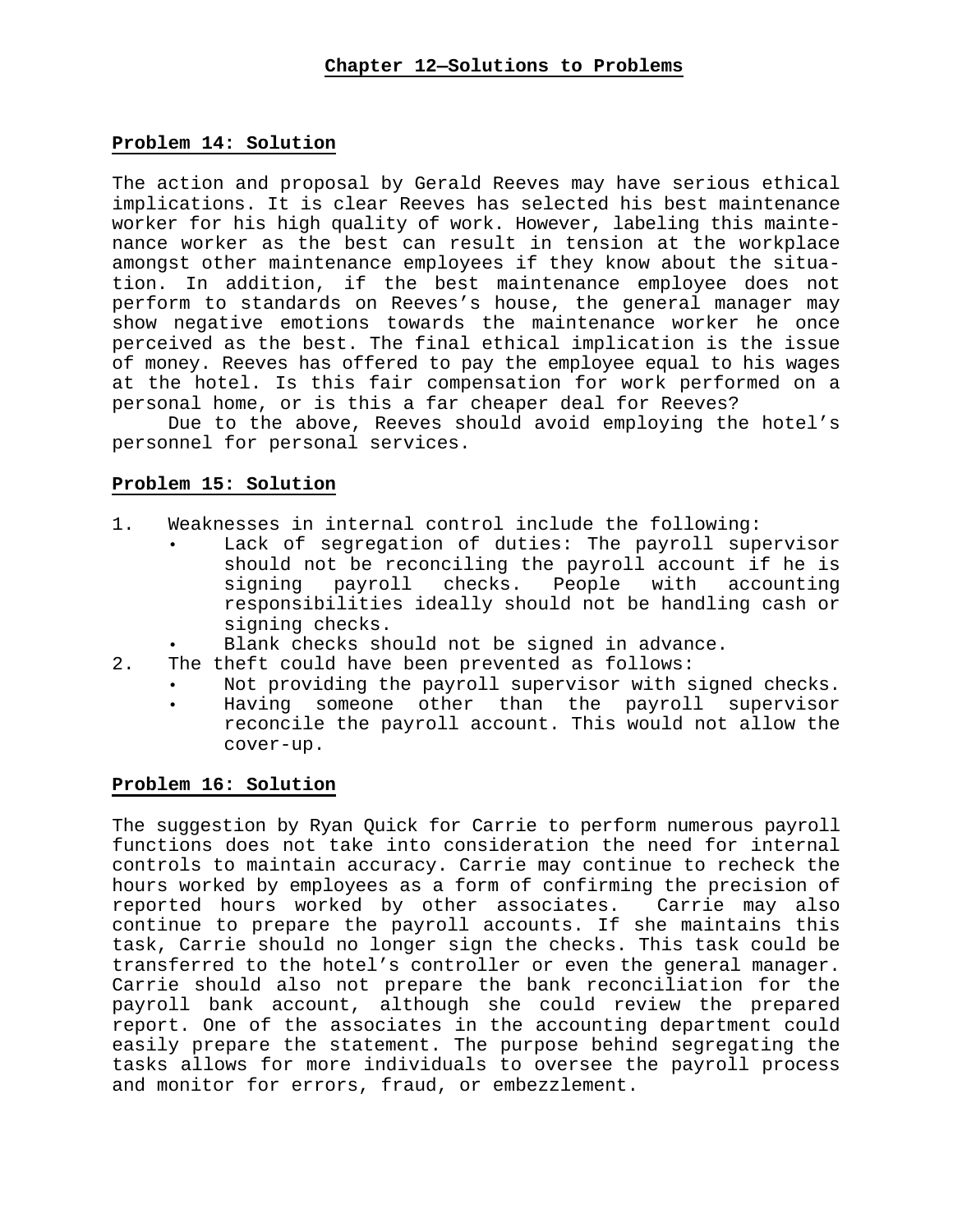### **Problem 17: Solution**

- 1. a. Failure to record extra charges prior to the guest check
	- b. Lack of separation of duties--the same person records the room charges and receives the cash
	- c. No set procedure to strongly encourage the guest to take the receipted statement
	- d. No procedure for supervisory approval to drop extra charge
- 2. a. Charges should be recorded by billing clerk.
	- b. The cashier should only record cash received.
	- c. All extra charges waived should be approved by supervisory personnel.
	- d. There should be a procedure to strongly encourage guests to take their statements.

### **Problem 18: Solution**

1. Bank reconciliation:

|    | Bank balance at December 31<br>Cash in transit |          |         | \$2,134.98<br>2,400.28 |
|----|------------------------------------------------|----------|---------|------------------------|
|    | Outstanding checks:                            |          |         |                        |
|    | ck. 2186                                       | \$349.00 |         |                        |
|    | ck. 2212                                       | 94.51    |         |                        |
|    | ck. 2376                                       | 153.40   |         |                        |
|    | ck. 2377                                       | 146.18   |         |                        |
|    | ck. 2378                                       | 349.00   |         | (1,092.09)             |
|    | Bank service charges                           |          |         | 22.47                  |
|    | Checks returned by the bank:                   |          |         |                        |
|    | James Jones                                    |          |         | 68.21                  |
|    | Wilma Hill                                     |          |         | 157.83                 |
|    | Balance per books at December 31               |          |         | \$3,691.68             |
|    |                                                |          |         |                        |
| 2. | Adjusting entries:                             |          |         |                        |
|    | Banking charges                                |          | \$22.47 |                        |

| panvind Chardep     | 9.44.1 |        |
|---------------------|--------|--------|
| Accounts receivable | 226.04 |        |
| Cash                |        | 248.51 |
|                     |        |        |

To record bank charges for December and to record checks returned by the bank.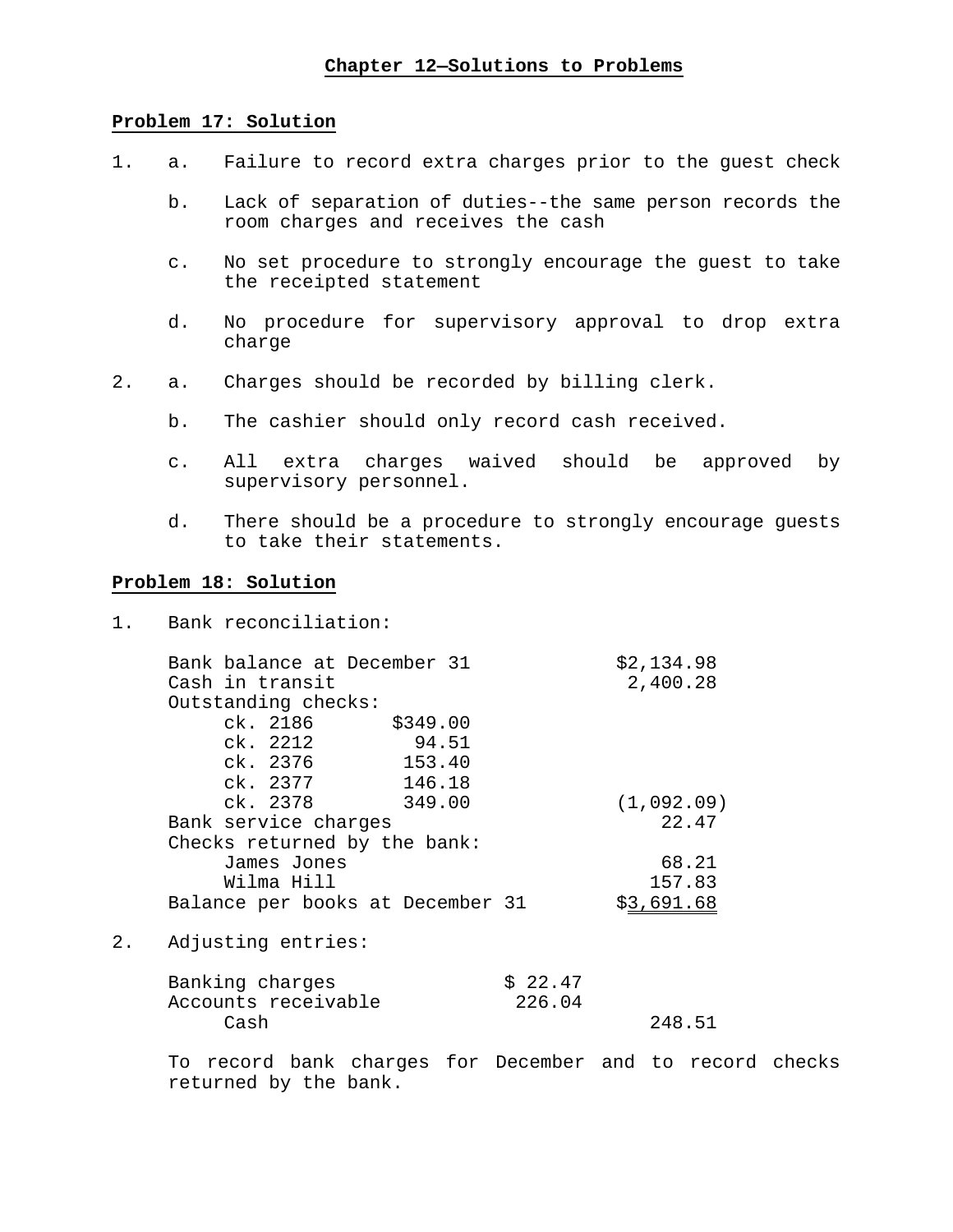### **Problem 19: Solution**

|        |                                           | Bank Reconciliation<br>Sundowner Café |        |             |
|--------|-------------------------------------------|---------------------------------------|--------|-------------|
|        |                                           | September 30, 20X2                    |        |             |
|        | Bank Balance @ 9/30/X2                    |                                       |        | \$2,100.50  |
|        | Add: Deposit in Transit                   |                                       |        | 855.00      |
|        | Less: Outstanding Checks                  |                                       |        |             |
|        | Ck. 1152                                  | \$150.00                              |        |             |
|        | Ck. 1188                                  | 1,258.54                              |        |             |
|        | Ck. 1195                                  | 321.80                                |        | (1, 730.34) |
| Other: |                                           |                                       |        |             |
|        | Insufficient Funds Check                  |                                       |        | 135.15      |
|        | Service Charges                           |                                       |        | 8.00        |
|        | New General Account Checks                |                                       |        | 125.50      |
|        | Cash Balance Per Books @ 9/30/X2          |                                       |        | 1,493.81    |
|        |                                           |                                       |        |             |
|        | 2. Adjusting Entry                        |                                       |        |             |
|        | Accounts Receivable-(M.J. Smith) \$135.15 |                                       |        |             |
|        | Accounting Supplies                       |                                       | 125.50 |             |
|        | Service Charges                           |                                       | 8.00   |             |
|        | Accounts Payable                          |                                       |        | \$268.65    |

# **Problem 20: Solution**

- 1. Weaknesses:
	- Lack of separation of duties, including bookkeeping and cash responsibilities and mail-opening responsibilities related to collections. Remittances are handled by the chief accountant. Also, protests from former guests were handled by personnel responsible for preparation of offending documents.
	- Failure to have an external audit of the hotel.<br>• Key employees with cash responsibilities are not
	- Key employees with cash responsibilities are not required to take vacations.